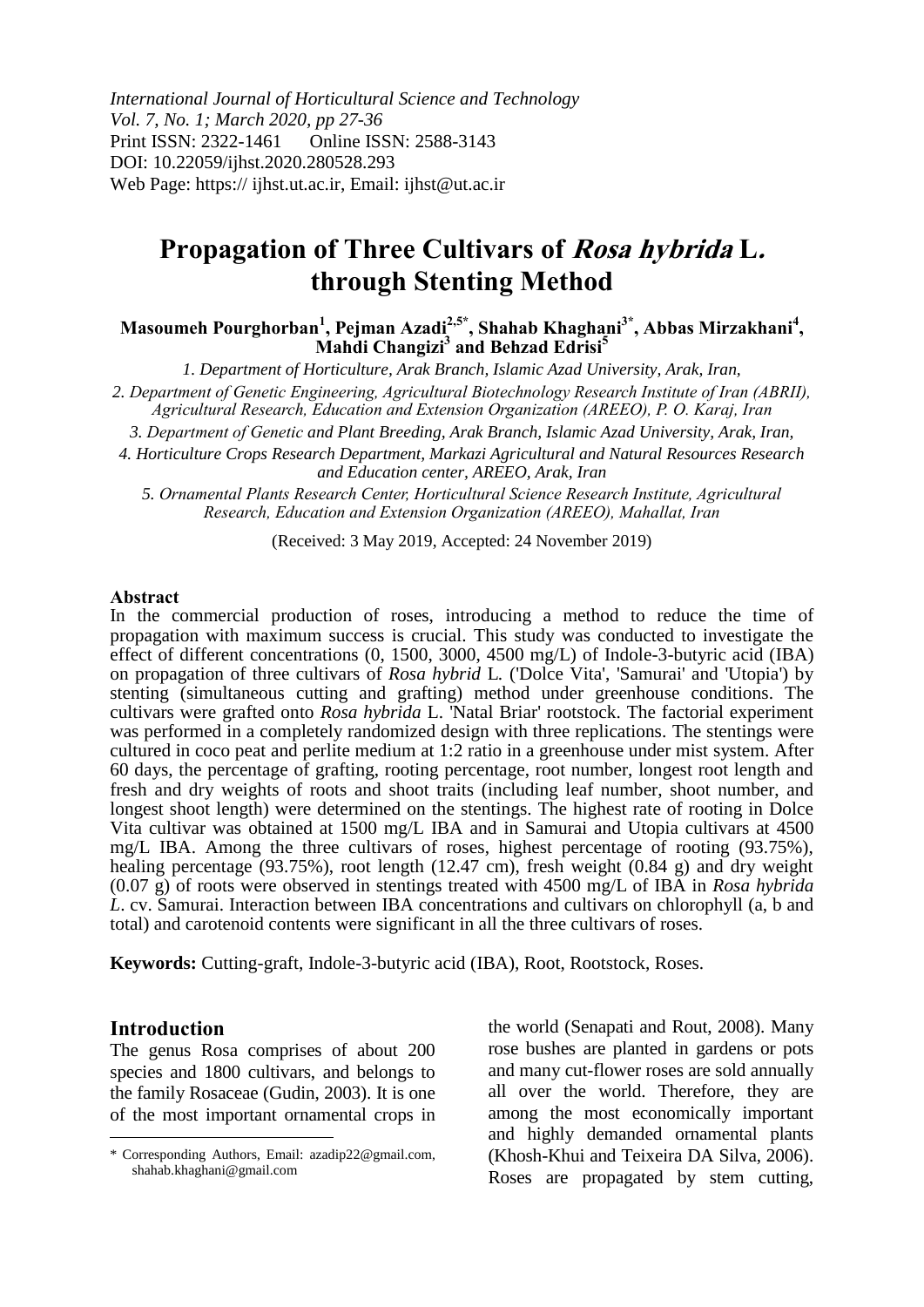budding, grafting, stenting (simultaneous cutting and grafting), root grafting, *in vitro* micropropagation, and in some cases by seed (Salehi and Khosh-Khui, 1997; Azadi *et al*., 2013). In the stenting method, stem containing one leaf and a dormant bud is used as a scion that is grafted onto an internode of the non-rooted rootstock. Formation of graft union and root induction on the rootstock occurs concurrently and in the case of rose hybrids within three weeks (Van de Pol and Breukel, 1982). Most studies have focused on rose productivity in response to rootstock performance (Van de Pol and Pierik, 1995). Rose propagation by the stenting method is an efficient technique with many advantages used worldwide by rose producers (Nazari *et al*., 2009). Rootstock plays an important role in successful propagation via stenting (Izadi, 2012). *Rosa manetti* and *R. canina* were successfully used as the rootstock in Colombia until 1996-97. Today, Natal Briar is used as the rootstock in the propagation of nearly all roses grown in countries like Ecuador, Colombia, Kenya, Ethiopia, and Uganda (Mercurio, 2007). The origin and classification of Natal Briar are not known, although some believe it may have originated from South Africa. Major characteristics of Rose Natal Briar include improved production in grafted varieties, longer stem, better rooting rate, faster regeneration after the cut (harvest), being able to adapt well to different cultivation environments and having high resistance to root diseases (Mercurio, 2007). Most of the cut rose cultivars are propagated via budding or are grafted onto rootstocks. They seldom grow on their own roots, which can be primarily due to the perception that flower production and plant performance in grafted plants are higher than in non-grafted (own rooted) plants, especially when they are cultivated in soilbased or soil growing media (Hanan and Grueber, 1987).

Auxins and cytokinins are compounds involved in plant growth regulation (Fishel, 2009). The important role of auxin in root formation has been documented. Although, auxin is naturally produced in plant shoots and young leaves, synthetic auxin is generally applied for successful rooting and prevention of cuttings death (Kasim and Rayya, 2009). Indole-3-butyric acid (IBA), the most well-known auxin has been widely used in stimulating rooting of cuttings in many plant species. It is nontoxic to plants over a wide range of concentrations (Hartmann *et al*., 1990). The repeated use of IBA in a concentration of 2500 to 4000 mg/L resulted in significant improvement in the rooting of the semi-hardwood cuttings in apple, plum, and olive (Hartmann *et al.*, 1997). The most suitable stems for stenting in Rose are flowering stems because of their complete levels of food and hormone (Mercurio, 2007). Use of rootstocks is a common method in the propagation of roses; however, very few studies have considered scion–rootstock graft union. The objective of this research was to increase the healing of the graft union and rooting percentage in the stenting method through the application of different concentrations of IBA on three cultivars of *Rosa hybrida* L. This method significantly reduces the propagation time for growers and breeders with the higher quality of flowers.

# **Materials and Methods**

This study was carried out in May 2017. Plant materials used in this study were sourced from a commercial rose greenhouse (Markazi Province, Arak, Iran). The greenhouse was equipped with a mist system to help adjust moisture levels. During the study cycle, daily average temperature and relative humidity were maintained at 20  $\pm$  5 °C and 85  $\pm$  5%, respectively (Pourghorban *et al*., 2019). Flowering stems were collected early in the morning and kept under cool and moist conditions until being transported to the work area. Flowering stems include fullgrown leaves with open flowers.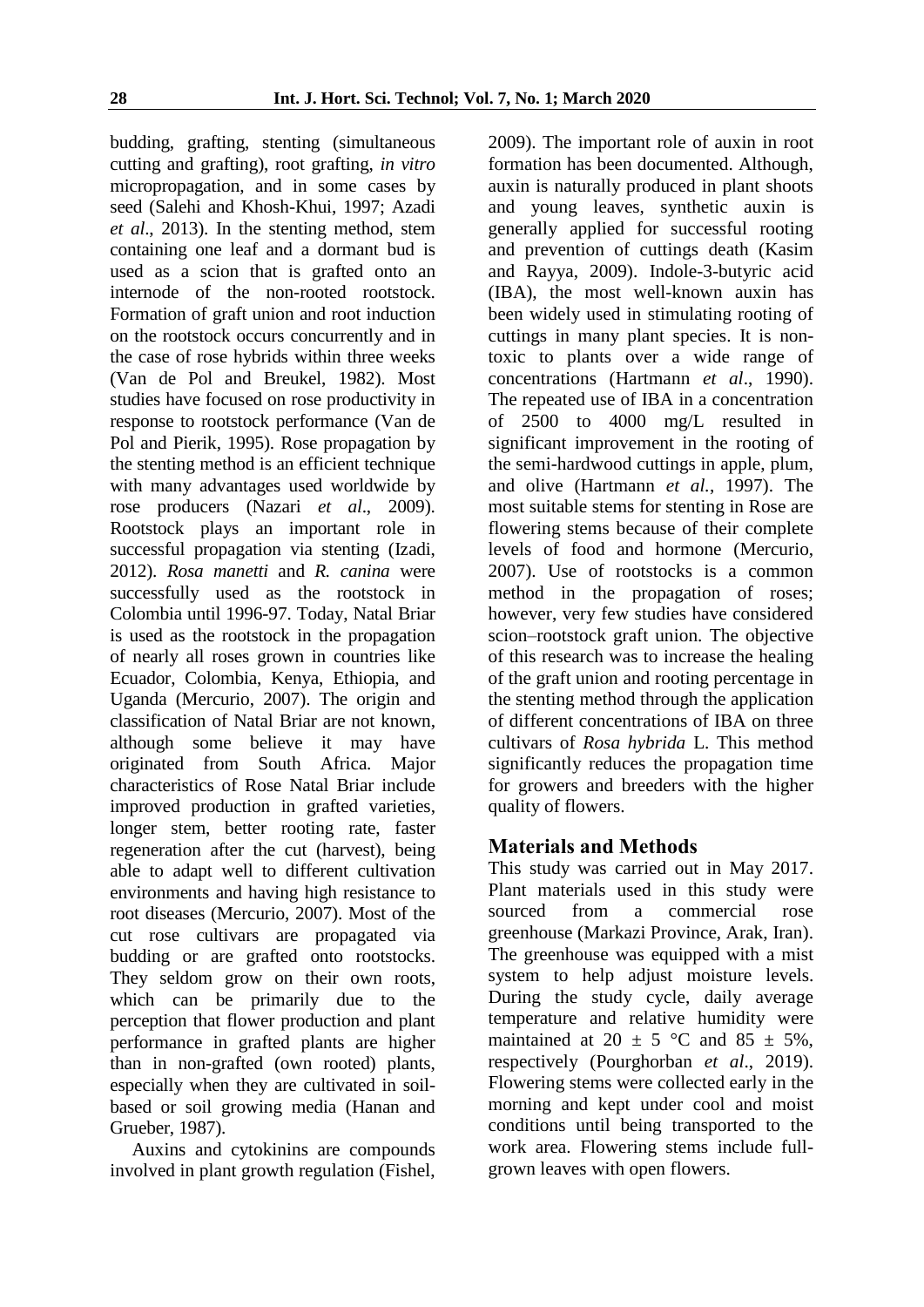After harvesting, every individual stem was kept apart and cut into sections with a five-leaflet leaf and a dormant bud. *Rosa hybrida* L. cultivars including 'Dolce Vita' (flower color: Pink lip), 'Samurai' (flower color: dark red) and 'Utopia' (flower color: fire color) were grafted onto cuttings of *R. hybrid* L. 'Natal Briar' as the rootstock based on our previous study on *R. hybrida* L*.* cv. 'Dolce Vita' (Pourghorban *et al*., 2019).

A piece of a single internode without a bud was used for each rootstock. All leaves and buds were removed from the rootstock cuttings. Bud removing was done to promote better rooting and preventing sucker growth from the rootstock.

The top of the rootstock internodes and the basal part of the scions were held together to be simultaneously cut for ease of stenting. Scion and rootstock were combined by splice grafting method. For proper growth of the graft, the scion and rootstock were kept in close contact with each other by wrapping them with a piece of grafting tape. The bottom of rootstocks were dipped for 10 seconds in different concentrations of IBA (1500, 3000 and 4500 mg/L). The base of the control rootstocks were treated with distilled water. Stentings were planted in a mixture of coco peat and perlite medium (in 1:2 ratio) and placed in a greenhouse under a mist system. The beds were disinfected using fungicides 'Captan' at 0.2 % concentration every two weeks to prevent fungal infection. Stentings were grown for 60 days under the above-mentioned greenhouse conditions. At the end of the study, the plants were removed from the culture medium and their morphological and biochemical traits including the percentage of grafting success, rooting percentage, root number, longest root length, fresh and dry weights of roots, shoot traits (including leaf number, shoot number, and longest shoot length), chlorophyll (a, b and total) and carotenoid contents were evaluated. To measure the root dry weight, first, the fresh weight was

obtained, and then the roots were placed in paper envelopes and dried in an oven set at 60 °C for 24 h.

Chlorophyll (a, b, and total) and carotenoid contents of fresh leaves were determined by spectrophotometric method, and absorbance were read at 663, 645, and 470 nm against the solvent blank (80% acetone), respectively based on the method described by Lichtenthaler (1987). The experiment was performed as a factorial in a completely randomized design with three replications. The collected data (three cultivars of *R. hybrida* L.) was statistically analyzed, and the results were compared using Duncan's new multiple range test at the 5% level of probability using the SAS program (version 9.2).

# **Results**

Results of the analysis of cultivars indicated that the growth and development of shoots and roots of stentings significantly increased when IBA was applied. The most significant effect was recorded for stentings treated at a concentration of 4500 mg/L of IBA in *R. hybrida* L. cv. Samurai. Different stages of rooting and healing in *R. hybrida* L. cv. Samurai via the stenting method is shown in Figure 1 (a-f).

# *Rooting and healing percentage*

Based on the results of this experiment, the cultivars and IBA concentrations significantly ( $P \leq 0.01$ ) affected the rooting and healing percentage (Table 1). The highest rooting and healing percentage (93.75%) were observed in *R. hybrida* L. cv. Samurai treated with 4500 mg/L of IBA. The maximum rooting (81.25% and 79.16%) and healing percentages (81.25% and 68.75%) in Dolce Vita and Utopia cultivars were observed when treated by 1500 and 4500 mg/L IBA, respectively (Table 1). An example of rooting and healing in three *R. hybrida* L. cultivars at different concentrations of IBA are shown in Figures 2, 3, and 4  $(a-d)$ .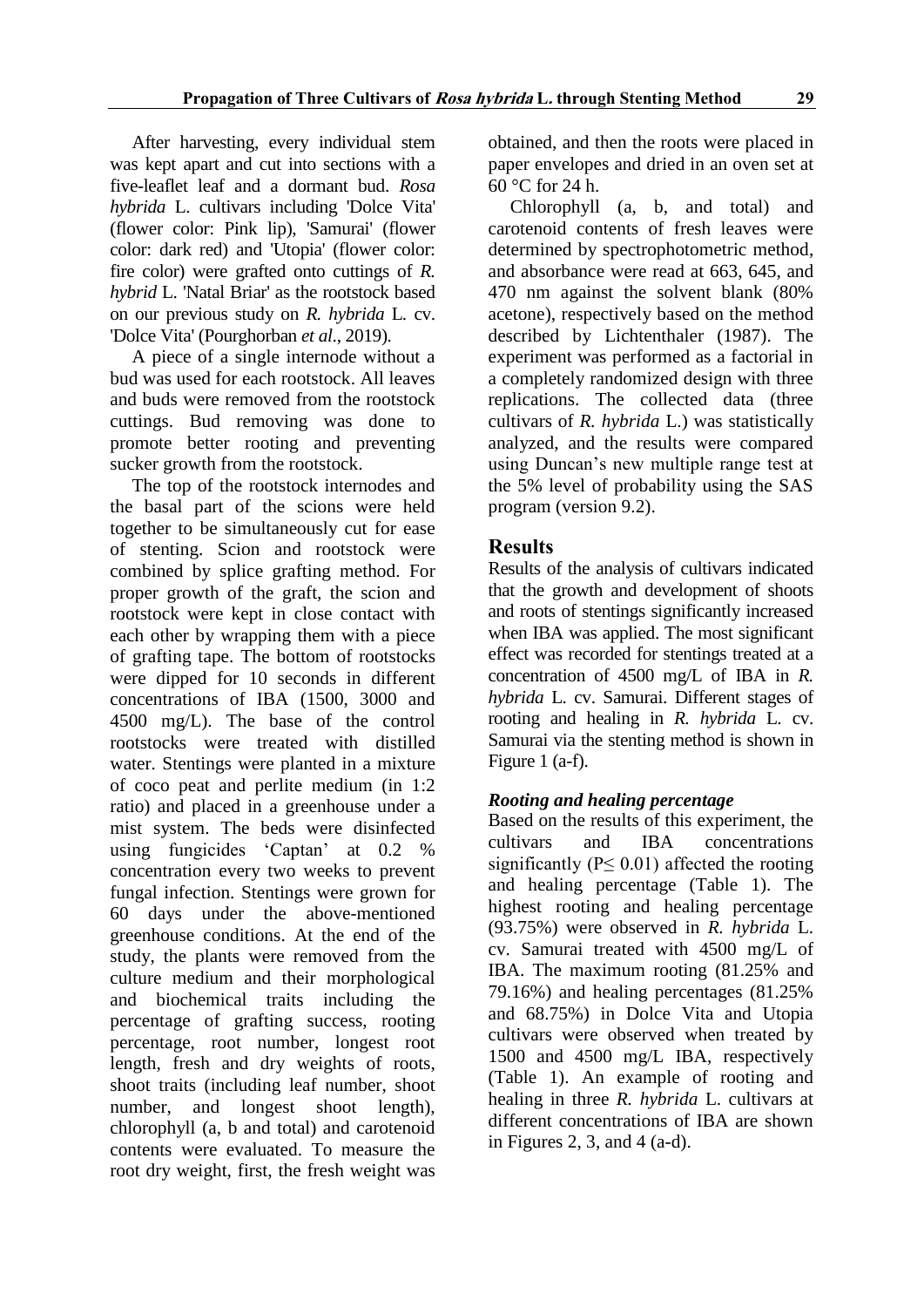

**Fig. 1. Different steps of stenting in** *Rosa hybrida* **L. cv. Samurai a). Rootstock and scion connection, b). Activated lateral bud, c). Callus step, d). Emergence of primary root and shoot, e). Full growth of stenting, f). Transmission and complete growth in the greenhouse.** 

| <b>Cultivars</b><br>of rose | <b>IBA</b><br>concentrations<br>(mg/L) | <b>Rooting</b><br>(%) | <b>Healing</b><br>percentage<br>$(\%)$ | <b>Root</b><br>number | Root<br>length<br>(cm) | <b>Root</b><br>fresh<br>weight<br>(g) | Root dry<br>weight<br>(g) |
|-----------------------------|----------------------------------------|-----------------------|----------------------------------------|-----------------------|------------------------|---------------------------------------|---------------------------|
| Dolce Vita                  | $\theta$                               | 27.08f                | 35.41ef                                | 6.76fg                | $5.15e-g$              | $0.29$ de                             | 0.01d                     |
|                             | 1500                                   | 81.25b                | 81.25b                                 | 21.58a                | 8.48bc                 | 0.84a                                 | 0.06ab                    |
|                             | 3000                                   | 60.41c                | 47.91 de                               | 14.94b                | 7.73cd                 | 0.67ab                                | 0.043 <sub>b</sub>        |
|                             | 4500                                   | 29.16f                | 29.16f                                 | 11.18cd               | 6.03ef                 | 0.61 <sub>b</sub>                     | 0.046 <sub>b</sub>        |
| Samurai                     | $\theta$                               | 56.25c                | $37.50d-f$                             | 5.05gh                | 6.41de                 | 0.51bc                                | 0.04 <sub>bc</sub>        |
|                             | 1500                                   | 60.33c                | 39.58d-f                               | 9.16de                | 7.66cd                 | 0.63ab                                | 0.05 <sub>b</sub>         |
|                             | 3000                                   | 60.25c                | 50d                                    | 10.68cd               | 8.34 <sub>bc</sub>     | 0.66ab                                | 0.05 <sub>b</sub>         |
|                             | 4500                                   | 93.75a                | 93.75a                                 | 11.61c                | 12.47a                 | 0.84a                                 | 0.07a                     |
| Utopia                      | $\theta$                               | 35.41ef               | $37.5d-f$                              | 3.47h                 | 3.66g                  | 0.15e                                 | 0.01d                     |
|                             | 1500                                   | 43.75de               | 35.41ef                                | $7.1e-g$              | 4.51gf                 | 0.17e                                 | 0.01d                     |
|                             | 3000                                   | 45d                   | $41.66d-f$                             | 8.44ef                | 4.7gf                  | 0.39cd                                | 0.02cd                    |
|                             | 4500                                   | 79.16b                | 68.75c                                 | 11.01cd               | 9.73b                  | 0.65ab                                | 0.05ab                    |

**Table 1. Effect of different IBA concentrations on stenting rooting of three cultivars of** *Rosa hybrida* **L.**

Means in each column followed by different letters are statistically different using Duncan test ( $p < 0.05$ ).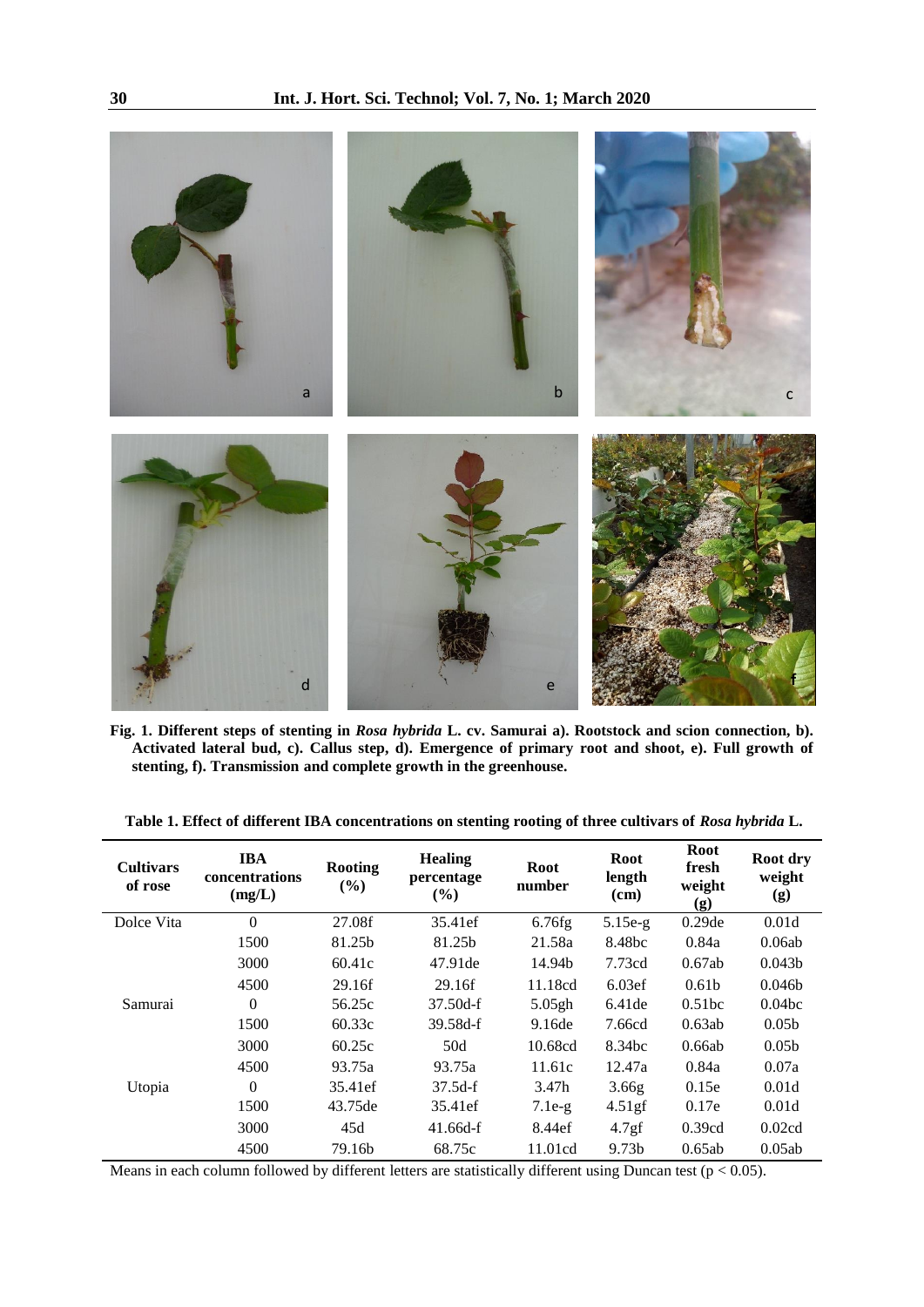

**Fig. 2. Effect of different concentrations of IBA on rooting of** *Rosa hybrida* **L. cv. Dolce Vita propagated by stenting method. Control plant (without hormone) (a), 1500 mg/L IBA (b), 3000 mg/L IBA (c) and 4500 mg/L IBA (d).**



**Fig. 3. Effect of different concentrations of IBA on rooting of** *Rosa hybrida* **L. cv. Samurai stentings. Control plant (without hormone) (a), 1500 mg/L IBA (b), 3000 mg/L IBA (c) and 4500 mg/L IBA (d).**



**Fig. 4. Effect of different concentrations of IBA on rooting of** *Rosa hybrida* **L. cv. Utopia propagated by stenting method. Control plant (without hormone) (a), 1500 mg/L IBA (b), 3000 mg/L IBA (c) and 4500 mg/L IBA (d).**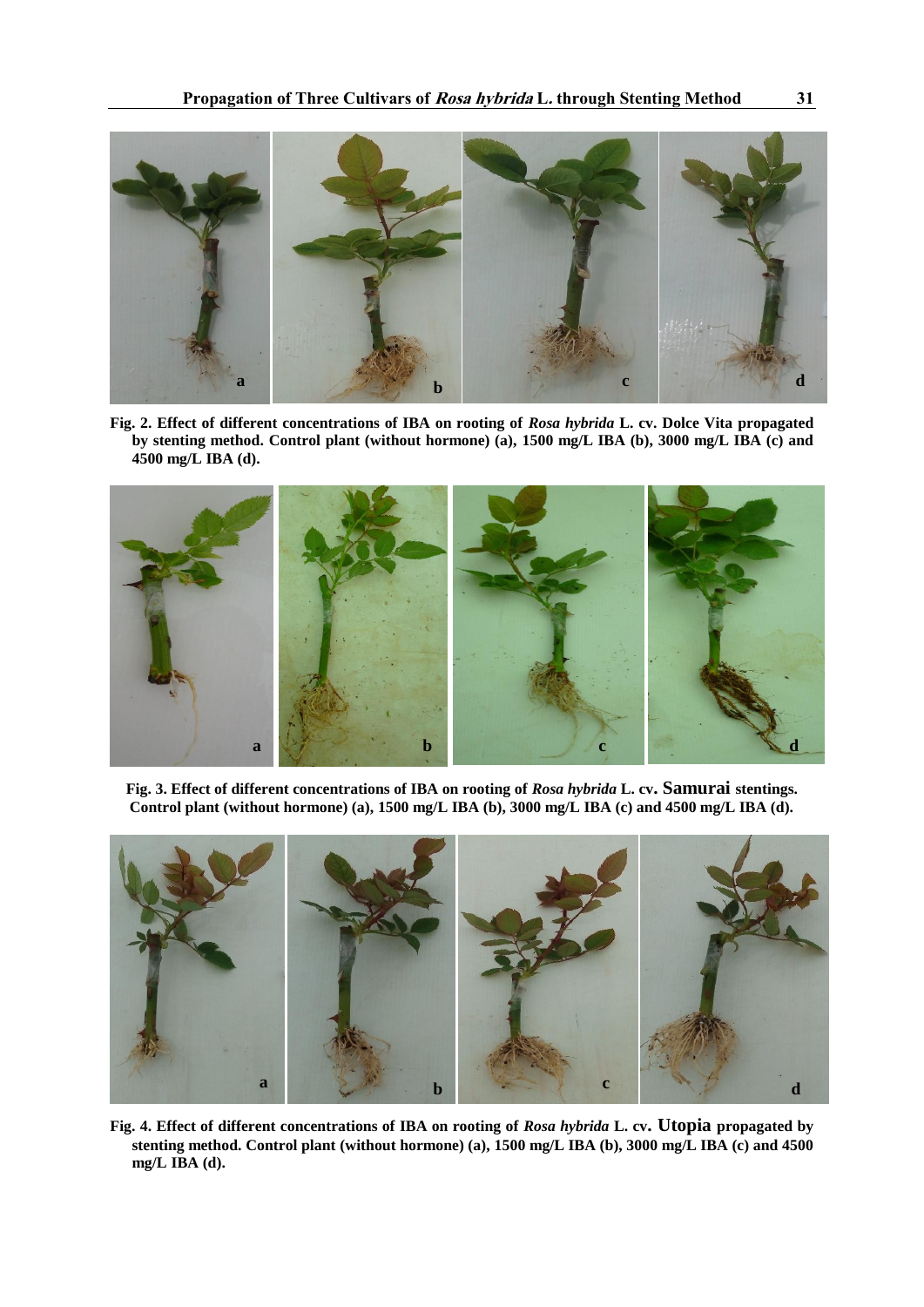# *Root number and length*

comparison for different concentrations of IBA and cultivars revealed that root number and root length were statistically significant ( $P \leq 0.01$ ). Among the three cultivars, Dolce Vita exhibited the maximum mean value of 21.58 for root number at 1500 mg/L IBA, which was significantly different from the means of other varieties and concentrations of IBA. The highest root length (12.47cm) was obtained in Samurai cultivar treated with 4500 mg/L IBA. The maximum root number (11.01) and root length (9.73cm) in Utopia cultivar were observed at 4500 mg/L IBA (Table 1).

#### *Fresh and dry weights of root*

According to the results, all IBA treatments significantly ( $P \leq 0.01 \& 0.05$ ) increased the fresh and dry weights of roots. The maximum root fresh weight (0.84 g) was observed in Dolce Vita and Samurai cultivars treated with 1500 and 4500 mg/L IBA, respectively. While maximum root dry weight (0.07g) was obtained at 4500 mg/L IBA in Samurai cultivar (Table 1).

# *Leaf number, percentage of shoot induction and shoot length*

Maximum leaf number (8.85), maximum

percentage of shoot induction (79.16%), and longest shoot length (14.05 cm) were obtained in Samurai cultivar treated with 4500 mg/L IBA. In Utopia cultivar, the highest leaf number (5.75), percentage of shoot induction (50%), and shoot length (13.45cm) were observed at 4500 mg/L. While in Dolce Vita cultivar, IBA concentration had no significant effect on the leaf number, but the highest percentage of shoot induction (77.08%) and shoot length (7.5cm) were observed at 1500 mg/L IBA (Table 2).

# *Chlorophyll and carotenoid content*

The results indicated that the interaction between IBA concentrations and cultivars on chlorophyll (a, b, and total) and carotenoid contents were significant in all the three studied cultivars of rose. The maximum content of chlorophyll a (1.19 mg/g), total chlorophyll  $(1.77 \text{ mg/g})$ , and content of carotenoid (0.89 mg/g) were observed in Utopia cultivar when 4500 mg/L IBA was applied. Furthermore, all IBA treatments significantly improved the content of chlorophyll b in all three studied cultivars. The maximum content of chlorophyll b (0.58 mg/g) was observed in the Dolce Vita cultivar when 1500 mg/L of IBA was applied (Table 3).

| <b>Cultivars of rose</b> | <b>IBA</b> concentrations<br>(mg/L) | Leaf number | Shoot $(\% )$   | shoot length<br>(cm) |
|--------------------------|-------------------------------------|-------------|-----------------|----------------------|
| Dolce Vita               | $\Omega$                            | 2.48d       | $33.33d-f$      | 6.77c                |
|                          | 1500                                | 3.6cd       | 77.08a          | 7.5 <sub>bc</sub>    |
|                          | 3000                                | 3.63cd      | 47.91bc         | 7.11bc               |
|                          | 4500                                | 3.63cd      | 21.91f          | 7.36 <sub>bc</sub>   |
| Samurai                  | $\theta$                            | 3.23cd      | 37.50c-e        | 7.25 <sub>bc</sub>   |
|                          | 1500                                | 3.83cd      | $41.66b-d$      | 7.86bc               |
|                          | 3000                                | 4.36bc      | 47.91bc         | 8.82b                |
|                          | 4500                                | 8.85a       | 79.16a          | 14.05a               |
| Utopia                   | $\Omega$                            | 2.7cd       | 29.16ef         | 6.51c                |
|                          | 1500                                | 3.2cd       | 29.16ef         | 6.5c                 |
|                          | 3000                                | 3.23cd      | 39.58b-e        | 7.1bc                |
|                          | 4500                                | 5.75b       | 50 <sub>b</sub> | 13.45a               |

**Table 2. Effect of different IBA concentrations on stenting shoot growth of three cultivars of** *Rosa hybrida* **L.**

Means in each column followed by different letters are statistically different using Duncan test ( $p < 0.05$ ).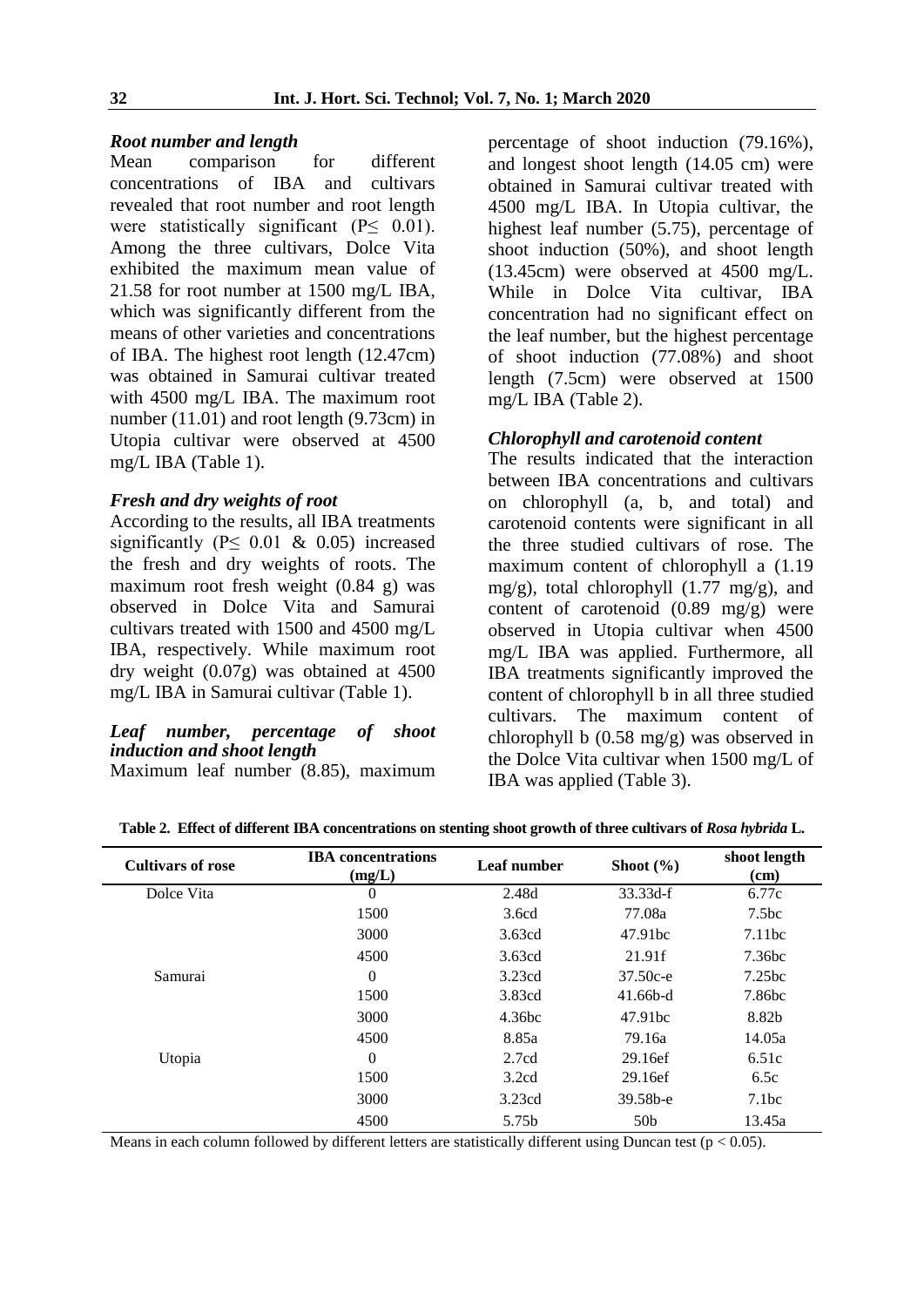| <b>Cultivars of</b><br>rose | <b>IBA</b><br>concentrations<br>(mg/L) | Chlorophyll a<br>(mg/g) | Chlorophyll b<br>(mg/g) | <b>Total</b><br>chlorophyll<br>(mg/g) | Carotenoid<br>(mg/g) |
|-----------------------------|----------------------------------------|-------------------------|-------------------------|---------------------------------------|----------------------|
| Dolce Vita                  | $\theta$                               | 0.58 <sub>g</sub>       | 0.26e                   | 0.86g                                 | 0.44h                |
|                             | 1500                                   | 1.03c                   | 0.58a                   | 1.62 <sub>b</sub>                     | 0.77c                |
|                             | 3000                                   | 0.61 <sub>g</sub>       | $0.37b-d$               | 0.98f                                 | 0.51 <sub>g</sub>    |
|                             | 4500                                   | 0.6g                    | 0.33d                   | 0.94fg                                | 0.49 <sub>g</sub>    |
| Samurai                     | $\overline{0}$                         | 0.77f                   | 0.35cd                  | 1.15e                                 | 0.56f                |
|                             | 1500                                   | 0.9 <sub>de</sub>       | 0.43 <sub>b</sub>       | 1.33c                                 | 0.66e                |
|                             | 3000                                   | 0.94d                   | 0.43 <sub>b</sub>       | 1.36c                                 | 0.70d                |
|                             | 4500                                   | 1.13b                   | 0.56a                   | 1.7ab                                 | 0.82 <sub>b</sub>    |
| Utopia                      | $\overline{0}$                         | 0.76f                   | 0.42 <sub>b</sub>       | 1.19de                                | 0.58f                |
|                             | 1500                                   | 0.84e                   | 0.40 <sub>bc</sub>      | 1.26cd                                | 0.65e                |
|                             | 3000                                   | 0.92d                   | 0.43 <sub>b</sub>       | 1.35c                                 | $0.69$ de            |
|                             | 4500                                   | 1.19a                   | 0.57a                   | 1.77a                                 | 0.89a                |

**Table 3. Effect of different IBA concentrations on stenting chlorophyll and carotenoid content of three cultivars of** *Rosa hybrida* **L.** 

Means in each column followed by different letters are statistically different using Duncan test ( $p < 0.05$ ).

#### **Discussion**

This study showed the positive effect of IBA on the successful rooting of three cultivars of *R. hybrida* L*.* propagated by the stenting method. In recent comparative studies on rooting of *R. damascena* stem cuttings, it was found that IBA had a significant effect on the rooting (Khan et al., 2004; Kazankaya et al., 2005; Dawa et al., 2013). The different levels of endogenous auxin in cutting and genotype characteristics might be a reason for variation in rooting efficiency of cuttings among genotypes (Nasri et al., 2015). The role of auxin in callus induction, stimulation of cell division, cambium layer formation, and differentiation of vascular tissue is well established (Kazankaya et al., 1997). Auxin presence is essential for the induction of the root starter cells (Hartmann et al., 2002). Babaie et al. (2014) reported that a concentration of 4000 mg/L of IBA caused best results for the propagation of *Ficus benjamina*. Natural or synthetic auxin is essential for root formation. Auxin also stimulates the formation of adventitious roots in many species through facilitating the transfer of carbohydrates and nitrogen compounds to the cutting base that stimulating root primordia induction. Furthermore, auxin

facilitates the transfer of leaf carbohydrate and nitrogen to the roots resulting in an increase in the root dry weight (Hartman et al., 2002). Auxin has an important role in root induction through cell growth, cell expansion, and initiation of cell division (Akinyele, 2010). The role of grafting technique on the success of stenting propagation of two rose varieties showed that application of IBA at the rate of 5000 ppm induced root emergence (Izadi et al., 2013). In the propagation of *Aesculusindica* treating stem cuttings with plant growth hormone, the maximum rooting rate (50%) was achieved when IBA at a concentration of 4000 mg/L was applied. The cuttings treated with IBA at 2000 mg/L had 25% rooting rate (Majeed et al., 2009). Both environmental factors and physiology of plants can affect the healing of rootstock and scion in the stentings. The suitable environmental conditions helped in the rapid flow of plant sap in rootstock and scion, leading to the formation of the cambium layer, vascular tissue and grafting success (Islam et al., 2004; Sharma and Verma, 2011). Environmental conditions in the greenhouse can also be effective for rooting in stentings (Naier et al., 2008). Some factors involved in the response are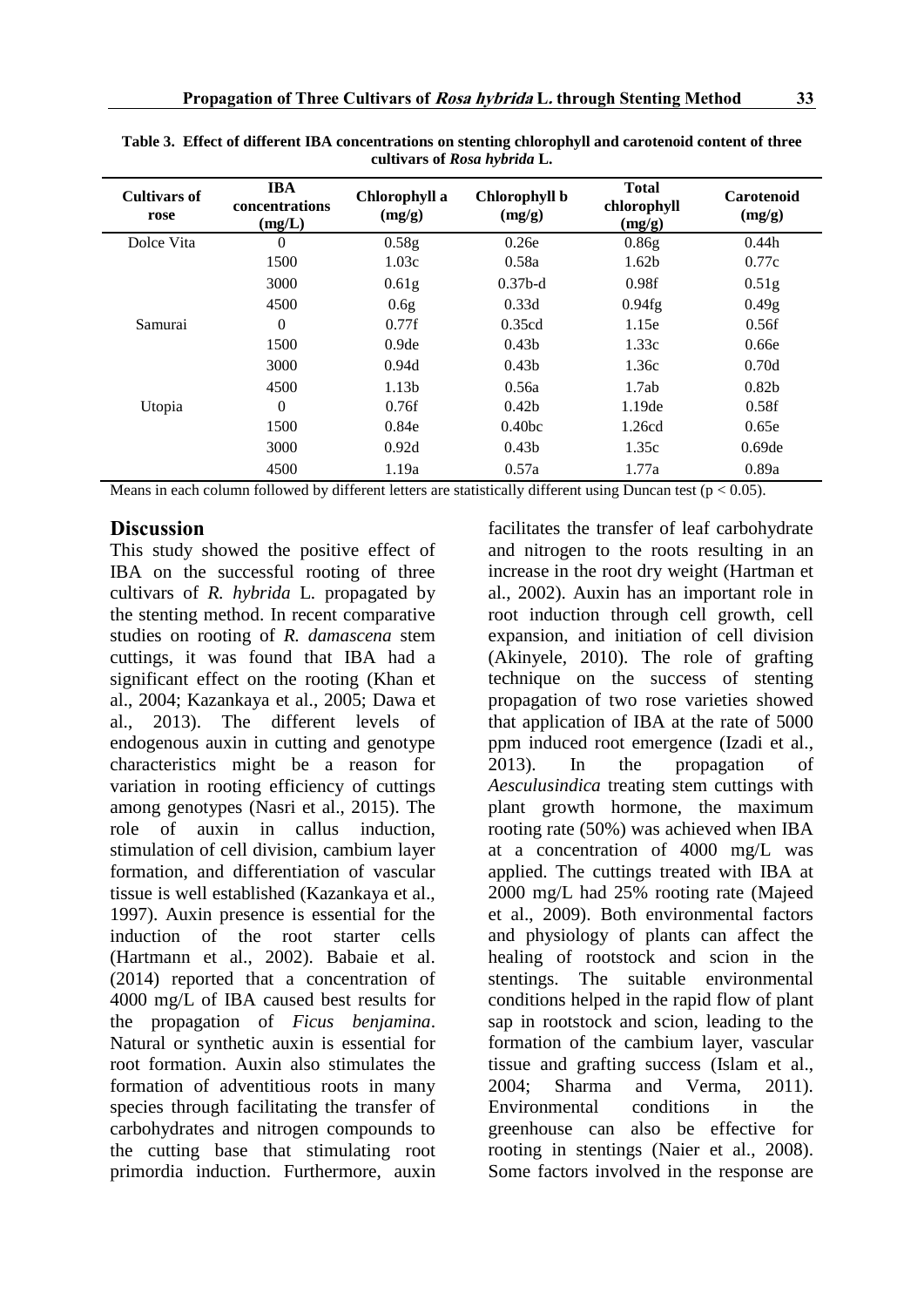related to the growth rate, age of tissue, leaf area in the rootstock, as well as temperature and humidity conditions (Bekhradi et al., 2011). One of the most important requirements of splice grafting is that scion and rootstock should be of the same thickness, similar angle, straight and smooth cut surfaces when placed against each other (Hartmann et al., 2002).

The wounds resulted from cutting stimulates cell division in phloem, xylem, and parenchymal, causing callus formation (Soleimani et al., 2010). Physiologically, stenting is more complicated than cutting propagation because the formation of the graft union and rooting should occur simultaneously, and there are influenced by the photosynthesis, bud development, and root formation (Van de Pol et al., 1986). All stages of the graft union formation (lining up of vascular cambia of the rootstock and scion, wound healing response, callus bridge formation, cambium formation, and vascular tissue formation) are affected by auxin (Hartmann et al., 2010).

The results of the present study indicated that IBA concentration significantly affected root and shoot characteristics in stenting and that the effect is cultivar dependent in rose. The highest rooting and healing percentages, root length, fresh and dry weights of root, leaf number, shoot percentage, and shoot length were observed in Samurai cultivars treated with 4500 mg/L IBA. Although the best root and shoot characteristics of the Utopia cultivar was similar to those of the Samurai cultivar at 4500 mg/L concentrations of IBA, other results were weaker than the Samurai cultivar, except for chlorophyll (a, b and total) and carotenoid contents that were higher in the Utopia cultivar. However, the best concentration of IBA for Dolce Vita cultivar was found to be 1500 mg/L. High concentrations of IBA produced toxicity for the stenting of this cultivar. The root and shoot characteristics in all concentrations of IBA were higher than

those in control plants. Using this method, the growers could propagate roses in a significantly shorter time compared with the cutting method. Moreover, higher quality of flowers could obtain using the stenting method.

# **Acknowledgments**

The authors appreciate Mr. Feizian for providing greenhouse facility and Mr. Rostami for his assistance during this experiment.

# **Conflict of interest**

The authors declare no conflict of interest for this study.

#### **References**

- Akinyele A.O. 2010. Effects of Growth Hormones, Rooting Media and Leaf Size on Juvenile Stem Cuttings of *Buchholzia coriacea* Engler. Annals of Forest Research 53: 127-123.
- 2. Azadi, P., Beyrami Zadeh, E. and Otang Ntui, V., 2013. A simple protocol for somatic embryogenesis in Rosa hybrida L. cv. Apollo. The Journal of Horticultural Science and Biotechnology, 88(4), pp.399-402.
- 3. Babaie H. Zarei H. and Hemmati K. 2014. Propagation of *Ficus benjamina* var. Starlight by Stenting Technique under Different Concentrations of IBA in Various Times of Taking Cutting. Journal of Ornamental Plants 4(2): 75-79.
- 4. Bekhradi F. Kashi A. and Delshad M. 2011. "Effect of Three Cucurbits Rootstocks on Vegetative and Yield of "Charleston Gray" Watermelon," International Journal of Plant Production 5(2): 105-110.
- 5. Dawa S. Rather Z.A. Sheikh M.Q. Nelofar I.T. and Nazki A. H. 2013. Influence of Growth Regulators on Rhizogenesis in Semi Hardwood Cuttings of Some Flower Roses. Journal of Applied Biology and Biotechnology 15(2):1-6.
- 6. Fishel F. M. 2009. Plant Growth Regulators, http://edis.ifas.ufl.edu.
- 7. Gudin S. 2003. Breeding. In: Roberts A.V., Debener, T. and Gudin, S. (eds). Encyclopedia of Rose Science. Elsevier, Academic, Oxford, UK pp 25-30.
- 8. Hanan J.J. Grueber K.L. 1987. Understocks. In: Langhans, R.W. (Ed.), Roses. Roses Incorporated, Haslett, MI pp. 29–34.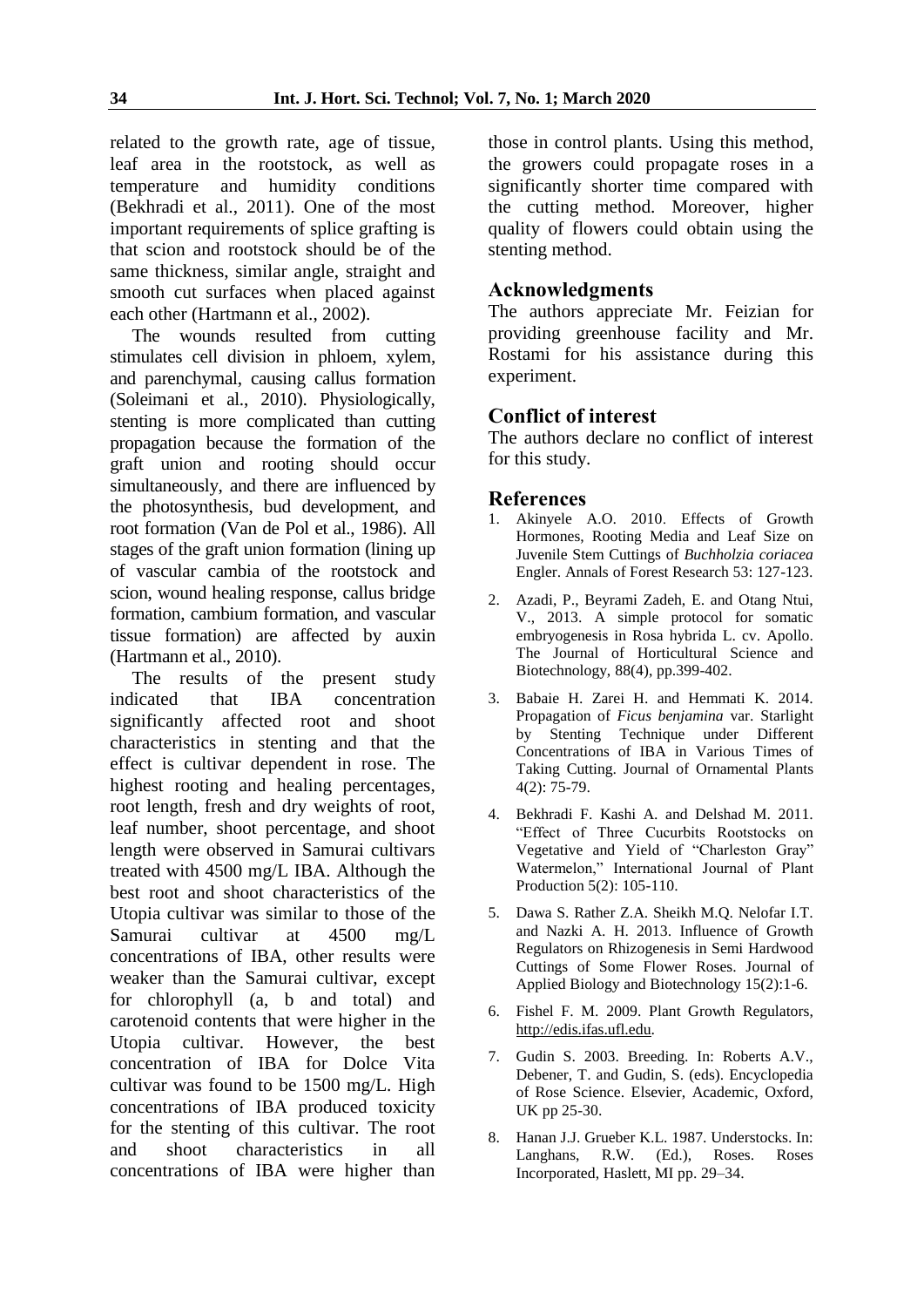- 9. Hartmann H.T. Kester D.E. and Davies Jr. F.T. 1990. Plant Propagation: Principles and Practices,  $5<sup>th</sup>$  edition. Prentice-Hall, Inc. Englewood Cliffs, New Jersey, USA pp. 647.
- 10. Hartmann H.T. Kester D.E. Davies F.T. and Geneve R.L. 1997. Plant Propagation: Principles and Practices. Prentice-Hall, Inc., Englewood Cliffs, New Jersey. Sixth edition.
- 11. Hartmann H.T. Kester D.E. Davies Jr. F.T. and Geneve R.L. 2002. Plant propagation: Principles and Practices. 5th Ed, Prentice-Hall Inc. Englewood, Cliffs, NJ., USA p.647.
- 12. Hartmann H.T. Kester D.E. Davies F.T. and Geneve R. 2010. Hartmann and Kester's plant propagation: Principles and practices, In: Hartmann, H.T. Kester, D.E. Davies, F.T. and Geneve, R. (eds.). Principles of grafting and budding. 8<sup>th</sup> ed. Pearson Higher Education, Harlow, UK p. 425.
- 13. Islam M.N. Rahim M.A. Naher M.N.A. Azad M.L. and Shahjahan M. 2004. Effect of Time of Operation and Age of Rootstock on the Success of Inserted Contact Grafting in Mango. Asian Journal of Plant Sciences 3(5): 636-641.
- 14. Izadi Z. 2012. An Investigation of the Effect of Grafting Time, Technique, Kind of rootstock and scion on the success of stenting method of greenhouse rose (*R. hybrida*). M.Sc. Thesis, Gorgan University of Agricultural Sciences & Natural Resources, Gorgan.
- 15. Izadi Z. Zarei H. and Alizadeh M. 2013. Role of Grafting Technique on the Success of Stenting Propagation of Two Rose (Rosa sp.) Varieties. American Journal of Plant Sciences 4: 41-44. http://dx.doi.org/10.4236/ajps. 2013.45A006.
- 16. Kasim N.E. and Rayya A. 2009. Effect of Different Collection Times and Some Treatments on Rooting and Chemical Interminal Constituents of Bitter Almond Hard wood Cutting. Journal of Agriculture and Biological Sciences 5(2):116-122.
- 17. Kazankaya A. Mehmet S. and Tekintas F.G. 1997. Relations between Graft Success and Structural Hormones on Walnut (*Juglans regia* L.). International Society for Horticultural Science 442: 295-298.
- 18. Kazankaya A. Yoruk E. Dogan A. 2005. Effect of IBA on Rooting of *Rosa canina* Hardwood Cuttings from Lake Van Region, Turkey. International Society for Horticultural Science 690:153-158.
- 19. Khan M.A. Khurram Z. Iftikhar A. 2004. Effect of Various Hormones and Different Rootstocks

on Rose Propagation. Pakistan Journal of Biological Sciences 7:1643-1646.

- 20. Khosh-Khui M. Teixeira da Silva J.A. 2006. In Vitro Culture of Rosa Species. In: Teixeira da Silva, J.A. (Ed.), Floriculture, Ornamental and Plant Biotechnology, Advances and Topical Issues, vol. 2. Global Science Books, Ltd., UK pp. 516–526.
- 21. Lichtenthaler H K. 1987. Chlorophylls and Carotenolds: Pigments of Photosynthesis, Methods of Biochemical Analysis 148: 350- 352.
- 22. Majeed M. Khan M.A. and Mughal A.H. 2009. Vegetative Propagation of *Aesculus indica* through Stem Cuttings Treated with Plant Growth Regulators. Journal of Forest Research 20: 171-173. http://dx.doi.org/10.1007/s11676- 009-0031-1.
- 23. Mercurio G. 2007. Cut Rose Cultivation Around the World. Http://www.schreurs.nl.
- 24. Naier A. Zhang D. and Smagula J. 2008. Rooting and Overwintering Stem Cuttings of *Stewartia pseudocamellia* Maxim. Relevant to Hormone, Media, and Temperature. American Society for Horticultural Science 43(7):2124- 2128.
- 25. Nasri F. Fadakar A. Koshesh Saba M. and Yousefi B. 2015. Study of Indole Butyric Acid (IBA) Effects on Cutting Rooting Improving some of Wild Genotypes of Damask Roses (*Rosa damascena* Mill.). Journal of Agricultural Sciences 60(3): 263-275. DOI: 10.2298/JAS1503263N.
- 26. Nazari F. Khosh-Khui M. and Salehi H. 2009. Growth and Flower Quality of Four *Rosa hybrida* L. Cultivars in Response to Propagation by Stenting or Cutting in Soilless Culture. Scientia Horticulturae 119:302-305. http://dx.doi.org/10.1016/j.scienta.2008.08.004.
- 27. Pourghorban M. Khaghani S. Azadi P. Mirzakhani A. and Changizi M. 2019. Propagation of *Rosa hybrida* L. cv. 'Dolce Vita' by Stenting and Stem Cutting Methods in Response to Different Concentrations of IBA. Advances in Horticultural science 33(1): 105- 111.
- 28. Salehi H. Khosh-Khui M. 1997. Effects of Explant Length and Diameter on in Vitro Shoot Growth and Proliferation Rate of Miniature Roses. Journal Horticultural Science 72: 673– 676.
- 29. Senapati S.K. and Rout G.R. 2008. Study of Culture Conditions for Improved